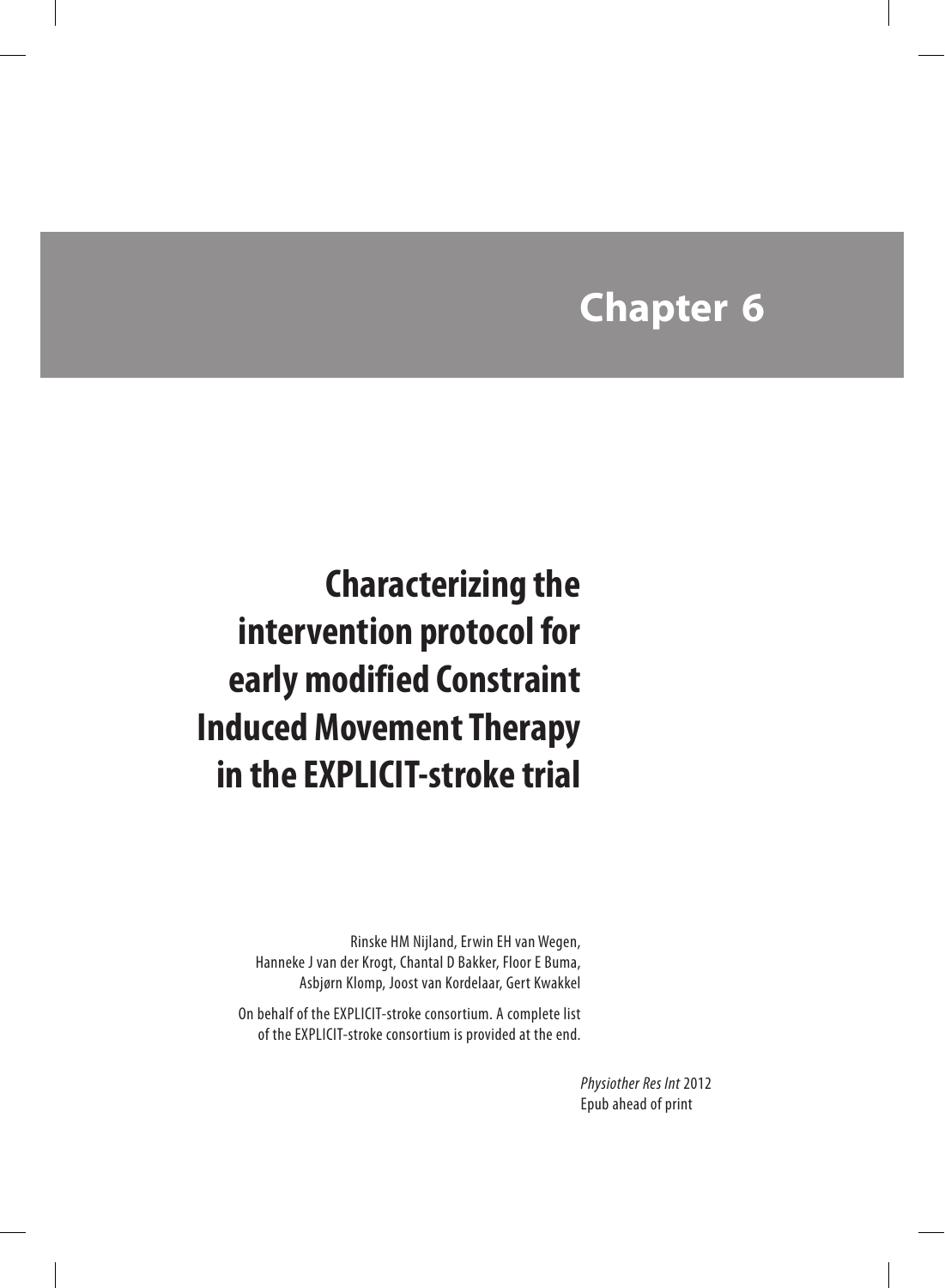## **ABSTRACT**

Constraint-induced movement therapy (CIMT) is a commonly used rehabilitation intervention to improve upper limb recovery after stroke. CIMT was originally developed for patients with a chronic upper limb paresis. Although there are indications that exercise interventions should start as early as possible after stroke, only a few randomized controlled trials have been published on either CIMT or modified forms of CIMT (mCIMT) during the acute phase after stroke. The implementation of (m)CIMT in published studies is very heterogeneous in terms of content, timing, and intensity of therapy. Moreover, mCIMT studies often fail to provide a detailed description of the protocol applied. The purpose of the present article is therefore to describe the essential elements of the mCIMT protocol as developed for the EXplaining PLastICITy after stroke (EXPLICIT-stroke) study. The EXPLICIT-stroke mCIMT protocol emphasizes restoring body functions, whilst preventing the development of compensatory movement strategies. More specifically, the intervention aims to improve active wrist and finger extension, which are assumed to be key factors for upper limb recovery. The intervention starts within 2 weeks after stroke onset. The protocol retains 2 of the 3 key elements of the original CIMT protocol, i.e. repetitive training and the constraining element. Repetitive task training is applied for 1 hour per working day, and the patients wear a mitt for at least 3 hours per day for 3 consecutive weeks.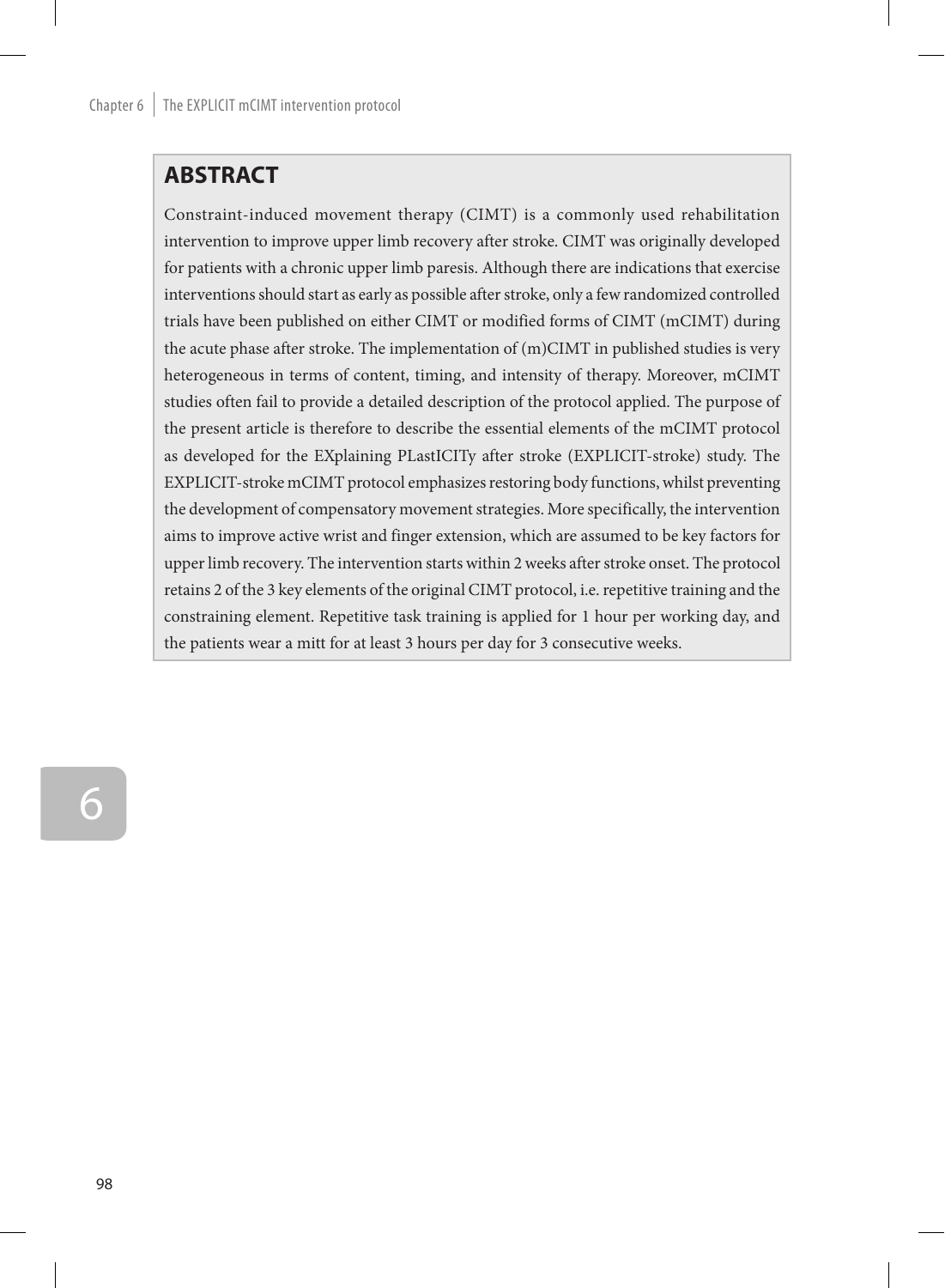## **INTRODUCTION**

Stroke is one of the main health problems in the Western world.1 Since about 80% of the survivors have an upper limb paresis immediately after stroke onset,<sup>2</sup> a wide range of interventions have been developed to improve upper limb function.<sup>3</sup> Systematic literature research shows that the most evidence-based intervention for upper limb function is constraint-induced movement therapy (CIMT).<sup>3, 4</sup> CIMT is a neurorehabilitation approach developed by behavioural neuroscientist Dr. Edward Taub and colleagues.

The original CIMT treatment protocol is clearly described and includes 3 main elements: $(1)$ repetitive, task-oriented training of the more impaired upper limb for 6 hours a day, on 10 consecutive weekdays; (II) a transfer package of adherence-enhancing behavioral methods designed to transfer the gains made in the clinical setting to the patient's real world environment and; (III) constraining the less impaired upper limb to promote the use of the more impaired upper limb during 90% of the waking hours.5 To date, several modified forms of CIMT (mCIMT) have been developed, resulting in heterogeneity with respect to the application of (m)CIMT in terms of content, timing and intensity of therapy. In addition, mCIMT studies often fail to provide a detailed description of the protocol they applied.

CIMT was originally developed for patients with a chronic upper limb paresis $^6$  and most of the research so far has therefore focused on the chronic phase after stroke.<sup>7,8</sup> There are indications, however, that exercise interventions should start as early as possible after stroke,<sup>9</sup> and a number of recent (animal) studies have suggested the presence of a critical time window of heightened, reactive neuroplasticity during the first 3 to 4 weeks after stroke.<sup>9, 10</sup> Neuroplasticity may be augmented by rehabilitative therapy and may lead to enhanced recovery.<sup>11</sup> Therefore, these first 3 to 4 weeks of heightened neuroplasticity may offer a therapeutic window for evidence-based therapies such as (m)CIMT in acute stroke survivors. In 2000, Dromerick and colleagues<sup>12</sup> published the first randomized clinical trial of mCIMT during acute stroke rehabilitation. The results of this trial suggest that mCIMT during acute rehabilitation is feasible and reduces arm impairments at the end of the treatment. However, since then, only 5 randomized controlled trials have been published on either CIMT or mCIMT during the acute phase after stroke. A recent meta-analysis of these studies revealed a trend toward positive effects of (m)CIMT in the first weeks, but also suggested that modified forms of CIMT, with lower treatment doses (less than 3 hours) of repetitive training may be more beneficial during this period than a more intensive 3-hour dose of CIMT or more per day.13 Heterogeneity of included studies was a major concern in this meta-analysis, for instance due to the variation in inclusion criteria regarding initial upper limb function. Furthermore, there were obvious differences in the therapy dosage. And although most included studies fail to provide a detailed description of the intervention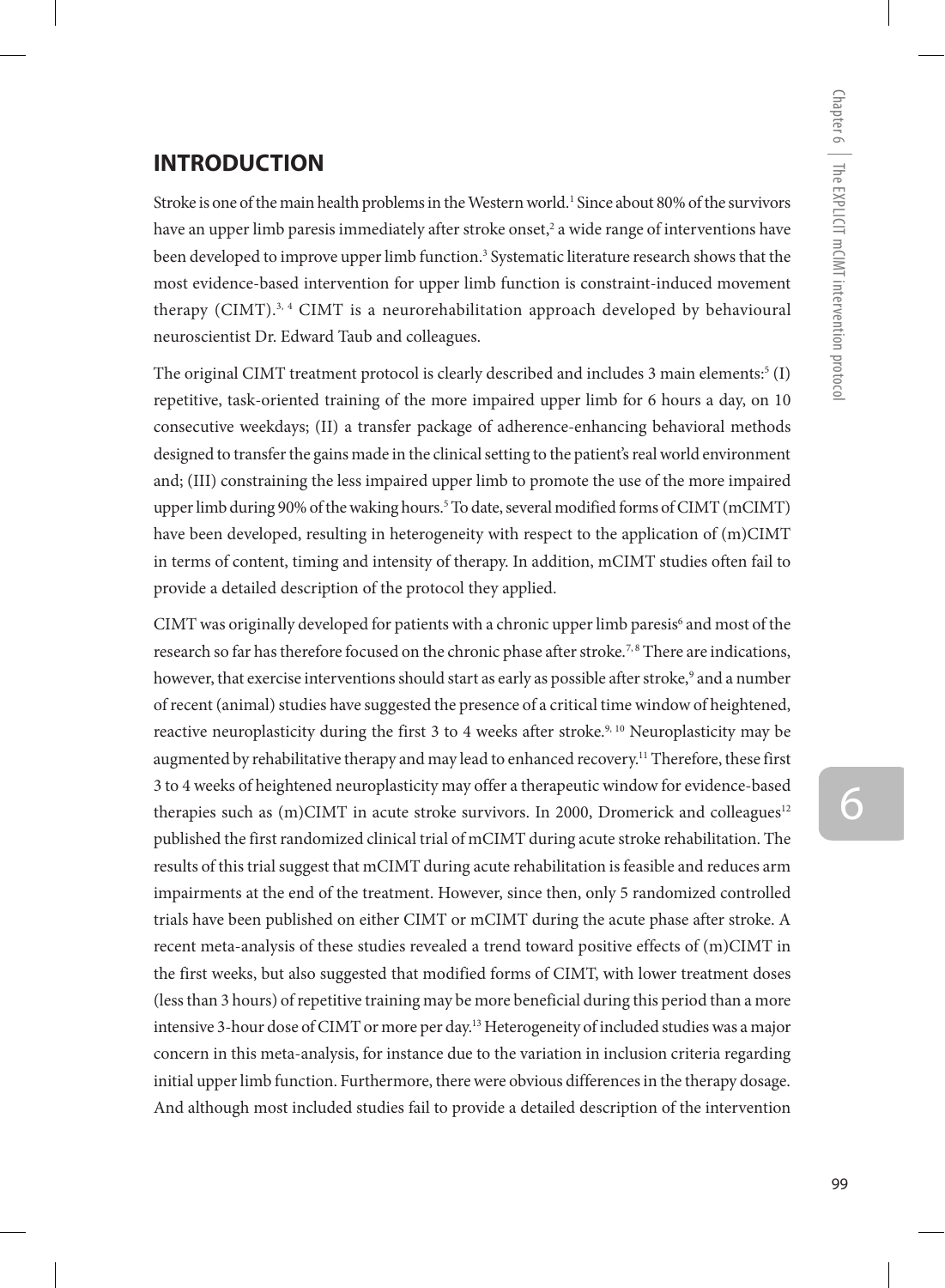#### Chapter  $6 \mid$  The EXPLICIT mCIMT intervention protocol

protocol they had applied, the content of the therapy is likely to have varied as well. Researchers should be aware that transparency regarding the treatment protocol applied is essential to allow clinicians to implement the protocol in practice and to allow other researchers to replicate the claimed findings of published clinical trials. This element is considered an important but neglected cornerstone in evidence-based medicine.<sup>14, 15</sup>

The purpose of the present paper is therefore to present and explicate the essential elements of the mCIMT protocol developed for the EXplaining PLastICITy after stroke (EXPLICITstroke) program and to argue the choices that were made in establishing the protocol (www. explicit-stroke.nl). EXPLICIT-stroke is a single-blinded, randomized multicenter trial that is being conducted in The Netherlands, focusing on upper limb rehabilitation in the acute phase after stroke.16 The EXPLICIT-stroke program is still ongoing, and the first results of the trial are expected in spring 2013. One of the main aims of this trial is to determine the effectiveness of applying mCIMT in the first weeks after stroke onset in patients with a favorable prognosis for upper limb recovery.<sup>17</sup> The mCIMT intervention starts within 2 weeks after stroke onset. The mCIMT protocol developed for the EXPLICIT-stroke trial is aimed at neurological repair by applying an impairment- focused intervention emphasizing the improvement of wrist and finger extension as key factors for regaining dexterity. At the same time, the protocol aims to prevent early development of compensatory movement strategies in the aforementioned critical time window, during which heightened neuroplasticity is believed to exist. Furthermore, the protocol retains 2 of the 3 main elements of the original CIMT protocol, i.e. the repetitive training and the constraining element. Repetitive task training is applied for 1 hour per working day and the patients wear a mitt for at least 3 hours per day for 3 consecutive weeks.

## **Protocol description**

The therapy described in the protocol is aimed at recovery of upper limb function during the first weeks after stroke onset. The early start of mCIMT is mainly based on the suggestion of a limited time window of heightened homeostatic plasticity during the first 3 to 4 weeks post stroke.<sup>10</sup> Neuroplasticity may be augmented by exercise therapy and may lead to enhanced recovery.<sup>11</sup> Recovery is a complex process that probably occurs through a combination of spontaneous and learning-dependent processes, including restitution, substitution and compensation<sup>4, 18, 19</sup> (Figure 1.2). The therapy as described in the protocol is aimed at recovery in terms of neurological repair, by applying an impairment-focused intervention, whilst preventing the development of compensatory movement strategies. This approach is specified as the *bottom-up* approach in the EXPLICIT-stroke mCIMT protocol, referring to the hierarchical levels of the ICF. The decision to focus on restoring impairments during the first weeks after stroke in order to regain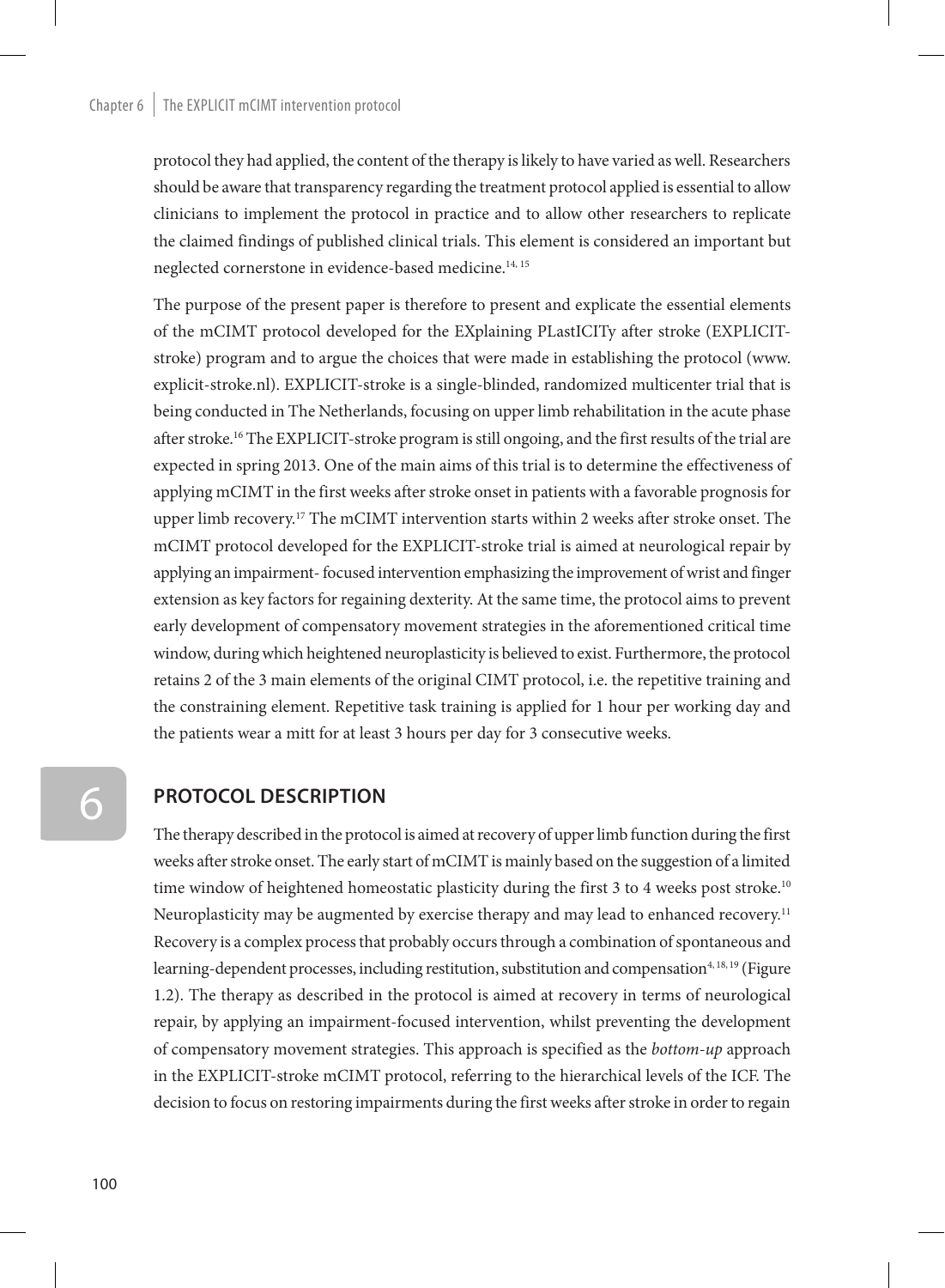activities is in line with the review by Langhorne and colleagues,<sup>4</sup> which discussed the pattern of recovery after stroke, combined with the timing of intervention strategies.

## **The bottom-up approach**

Improving active voluntary extension of the fingers plays a dominant role within the bottomup approach, knowing that finger extension is a key factor for regaining dexterity.<sup>17, 20-22</sup> Fritz and colleagues showed that finger extension is a predictor for outcomes in a CIMT study.<sup>20</sup> In 55 stroke patients who were subjected to CIMT, early return of finger extension according to the FM hand score was the only significant predictor of a favorable outcome of upper limb function.20 In addition, Kwakkel and Kollen found on the basis of longitudinal regression analysis of change scores that functional improvement of the upper paretic limb is mainly driven by improvement of the paretic hand, explaining about 60% of the variance of outcome, followed by synergistic independent movement of the paretic arm.<sup>21</sup>

To structure the therapy according to the bottom-up approach, a treatment matrix was developed, to provide a step-by-step strategy (Figure 6.1).

| Domains                                                                                                                   |                                                                                                                                 |                                                                                            |
|---------------------------------------------------------------------------------------------------------------------------|---------------------------------------------------------------------------------------------------------------------------------|--------------------------------------------------------------------------------------------|
| $level 1 \rightarrow$<br>Gross arm movements                                                                              | Level 2 $\rightarrow$<br>Grasps / grips                                                                                         | Level 3a<br>In-hand manipulation                                                           |
| Aims                                                                                                                      | Aims                                                                                                                            | Aims                                                                                       |
| 1: Activating wrist and finger<br>extension through proximal control of<br>the shoulder girdle.                           | 1: Improving the cylinder grip<br>with the focus on extension of<br>wrist and fingers.                                          | 1: Improving the in-hand<br>manipulation of objects and<br>fine motor control of the hand. |
| 2: Motor control of the arm,<br>emphasizing protraction of the<br>shoulder and extension of the elbow.                    | 2: Improving the five finger<br>grasp, by motor control of the<br>intrinsic muscles and extension<br>and flexion of the fingers | 2: Improving selective<br>movements of the fingers and<br>the thumb.                       |
| 3: Motor control of the proximal<br>arm, emphasizing wrist and finger<br>extension.                                       | 3: Improving the pinch grip,<br>with the focus on the extension<br>of the fingers and wrist.                                    | 3: Improving motor control<br>of the intrinsic muscles of the<br>fingers and the hand.     |
| 4: Motor control of the distal arm in<br>different directions, emphasizing wrist<br>and finger extension.                 |                                                                                                                                 | Level 3h<br><b>ADL</b> related tasks<br>Aim                                                |
| 5: Motor control of the arm,<br>emphasizing isometric, eccentric and<br>concentric extension of the elbow.                |                                                                                                                                 | Improving dexterity                                                                        |
| 6: Motor control of the arm in different<br>directions, emphasizing extension of<br>the elbow in combination with a grip. |                                                                                                                                 |                                                                                            |

**Figure 6.1** The Matrix.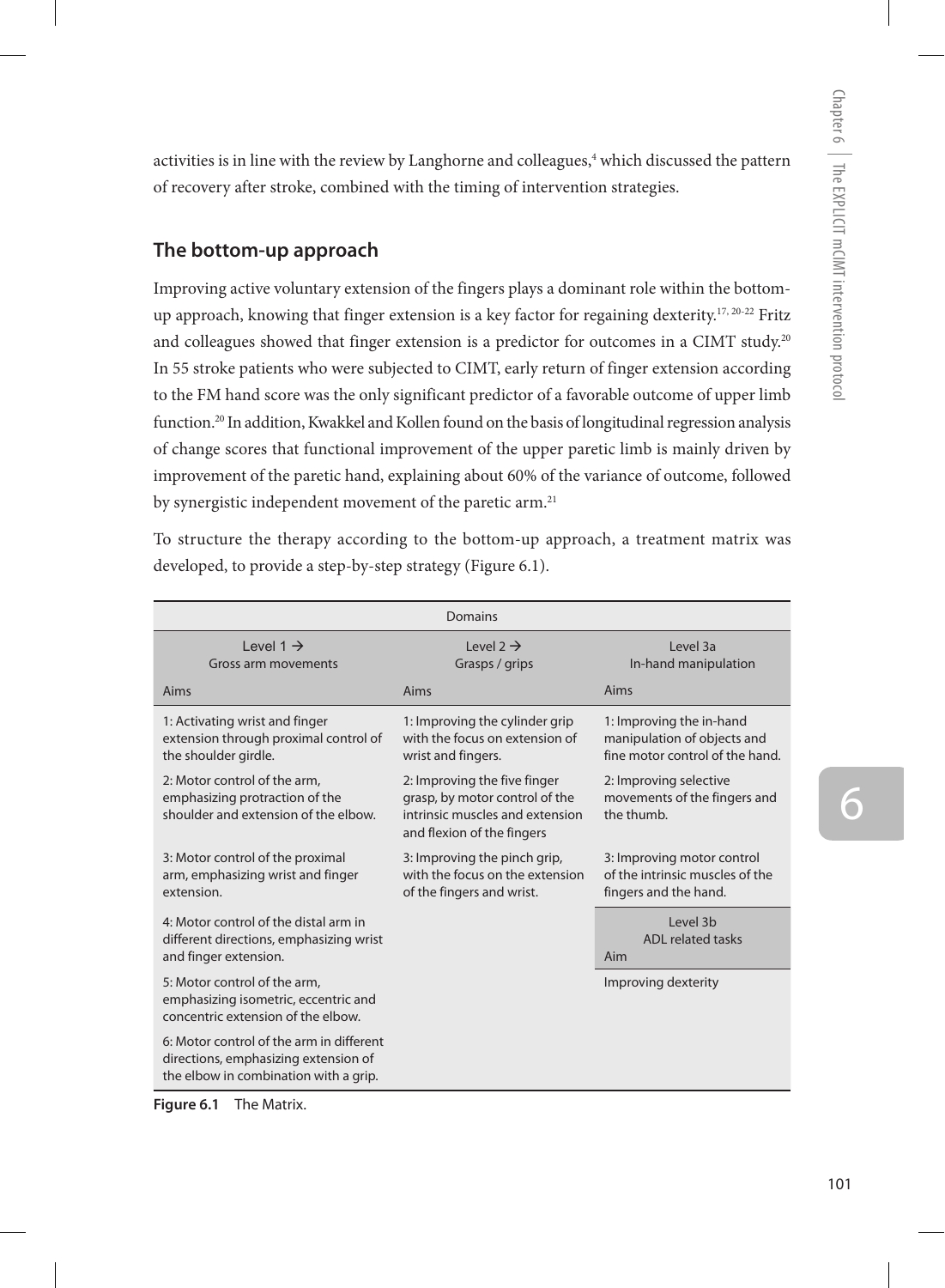Level 1 and 2 of this matrix are hierarchically organized, going both from left to right and from top to bottom. The different levels are based on the domains of the Action Research Arm Test (ARAT),23 starting with gross movements, whilst activating wrist and finger extensors and subsequently working towards the ability to grasp, still with the focus on finger extension. Due to individual differences not all patients will easily fit into this hierarchy, so therapists need to evaluate each patient continually and adapt the exercises accordingly.

Level 3a involves in-hand manipulation exercises, essential for regaining dexterity and bridging the gap between level 2 and level 3b, the latter involving activities of daily living.

### **Repetitive training, contsraining and the Transfer Package**

The mCIMT protocol applied in the EXPLICIT-stroke trial, retains 2 of the 3 main elements of the original form of CIMT, i.e. repetitive training and the constraining element and is applied for 15 consecutive weekdays. The bottom-up approach determines how the repetitive training and the constraining element of CIMT are implemented, so the application differs from the original form of CIMT, as described and explained below:

#### *Repetitive training*

Patients receive 1 hour of individual training on each working day during a 3-week period, starting within the first or second week after stroke. Depending on the patient's ability to sustain training, the hour can be divided into two 30-minute or four 15-minute sessions per working day. A dose of 1 hour was chosen since care must be taken not to overload patients in the acute phase after stroke. A recent meta-analysis also suggested that CIMT with treatment doses of less than 3 hours of repetitive training per day may be more beneficial during this period than a more intensive dose of CIMT.<sup>13</sup> In line with the original CIMT protocol repetitive training consists of 'Shaping' and 'Task Practice'.

**Shaping:** During each session, shaping principles play a dominant role. Shaping is defined as a training method in which a motor objective is approached in small steps by successive approximations.<sup>5</sup> For instance, the task difficulty can be incrementally increased in accordance with a patients' capabilities or the requirements for speed performance can be progressively augmented.<sup>5</sup> The main objective is to encourage the patient to use the more affected upper limb repeatedly to overcome (or prevent) learned non-use and to induce activity dependent cortical reorganization.<sup>5</sup> Also, feedback provided during shaping should be immediate and specific and emphasize only positive aspects of the patients' performance to motivate the patient to apply continued and maximal effort. Shaping is mainly applied at levels 1 and 2 of the treatment matrix.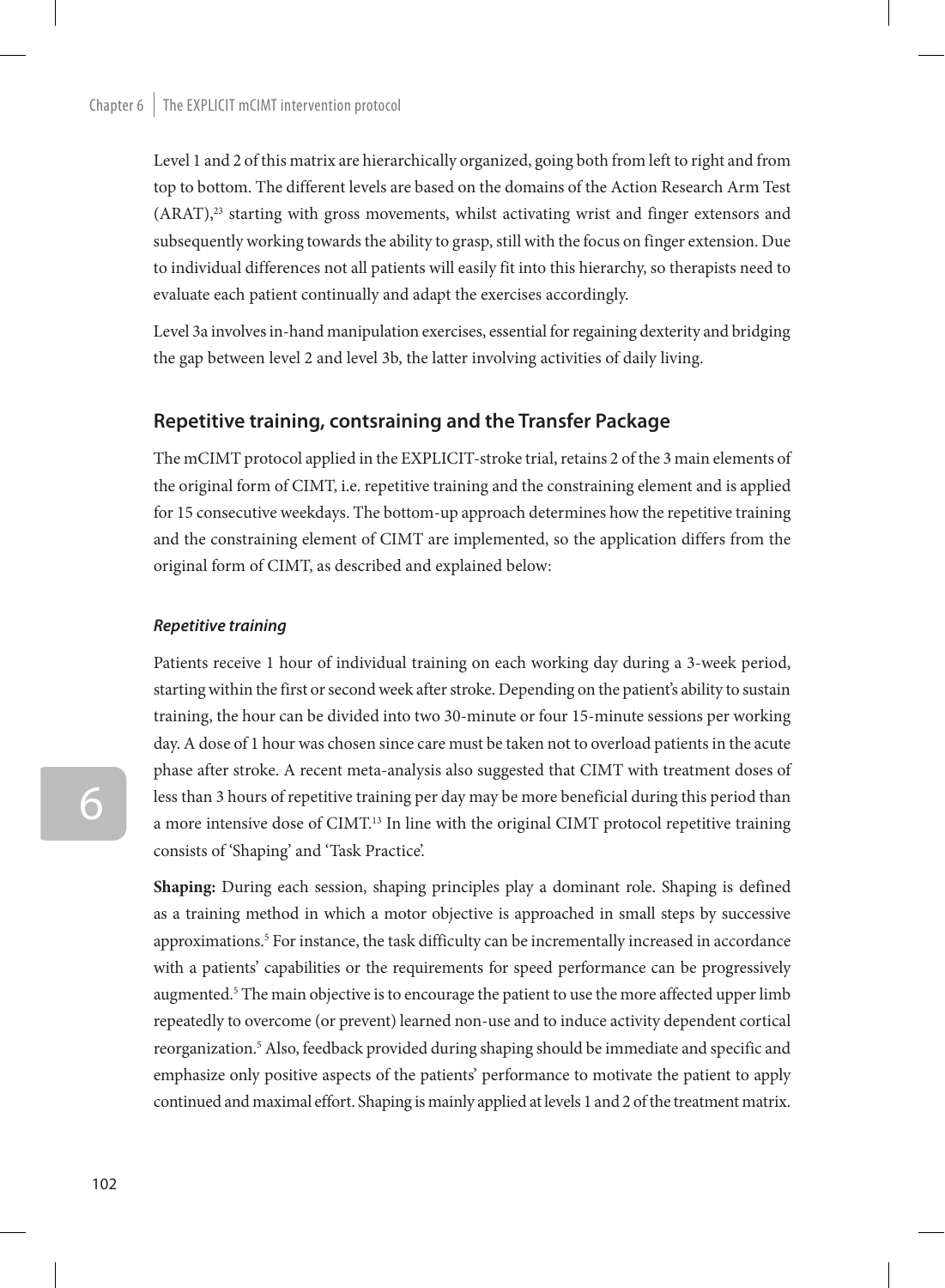**Task practice:** Task practice is a less structured way of training than shaping. Task practice is defined as a training method in which functional tasks are practiced. It is implemented mainly at level 3 of the matrix, when a patient has successfully completed levels 1 and 2 and is able to integrate the improved control of the extensors in functional unilateral tasks (i.e. eating, cutting bread, cleaning a table, ironing or writing). However, therapists still need to focus on finger extension and prevent compensatory movements. Therapists should discuss personal goals with each patient and structure the treatment sessions based on these goals, which means that the therapy is individualized.

#### *Constraining*

In the EXPLICIT-stroke program, patients wear a padded safety mitt on the less affected hand during each training session and for at least 3 hours per day to force them to use the more affected limb only. The mitt restricts the ability to use the less affected hand during most tasks, whilst still allowing protective extension in the elbow in case of imbalance. Patients receive homework at the end of each training session, according to the treatment aims, to encourage them to exercise the more affected limb during the 3 hours when the mitt is worn outside therapy sessions. The homework is discussed and evaluated at the beginning of the next therapy session.

#### *Transfer Package*

The Transfer Package is, besides repetitive training and constraining another main element of CIMT in its original form. However, the Transfer Package is not fully included in the EXPLICIT mCIMT protocol for medical-ethical and practical reasons. An important element of the Transfer Package is the behavioural contract. Patients in the acute phase are usually emotionally not yet capable to make such a strong commitment. In addition, from a practical point of view, some elements of the transfer package are not applicable in the acute phase, since patients are often still staying in a clinical setting during the first weeks after stroke. However, although some components of the Transfer Package are not applicable in the acute phase, some of its subcomponents are included. For instance, patients are given homework, and patients also have to keep a diary, to encourage them to take the mitt practice seriously. The patient diary is filled in daily and checked by the therapist. The time dedicated to shaping and task practice during the training session as well as the level and aim that the patient is working on, are documented by patient and therapist. In addition the times when the mitt is put on and taken off have to be specified in the diary. The information recorded in the patient diary is useful as motivational feedback to the patient by demonstrating improvements in level and aim over time.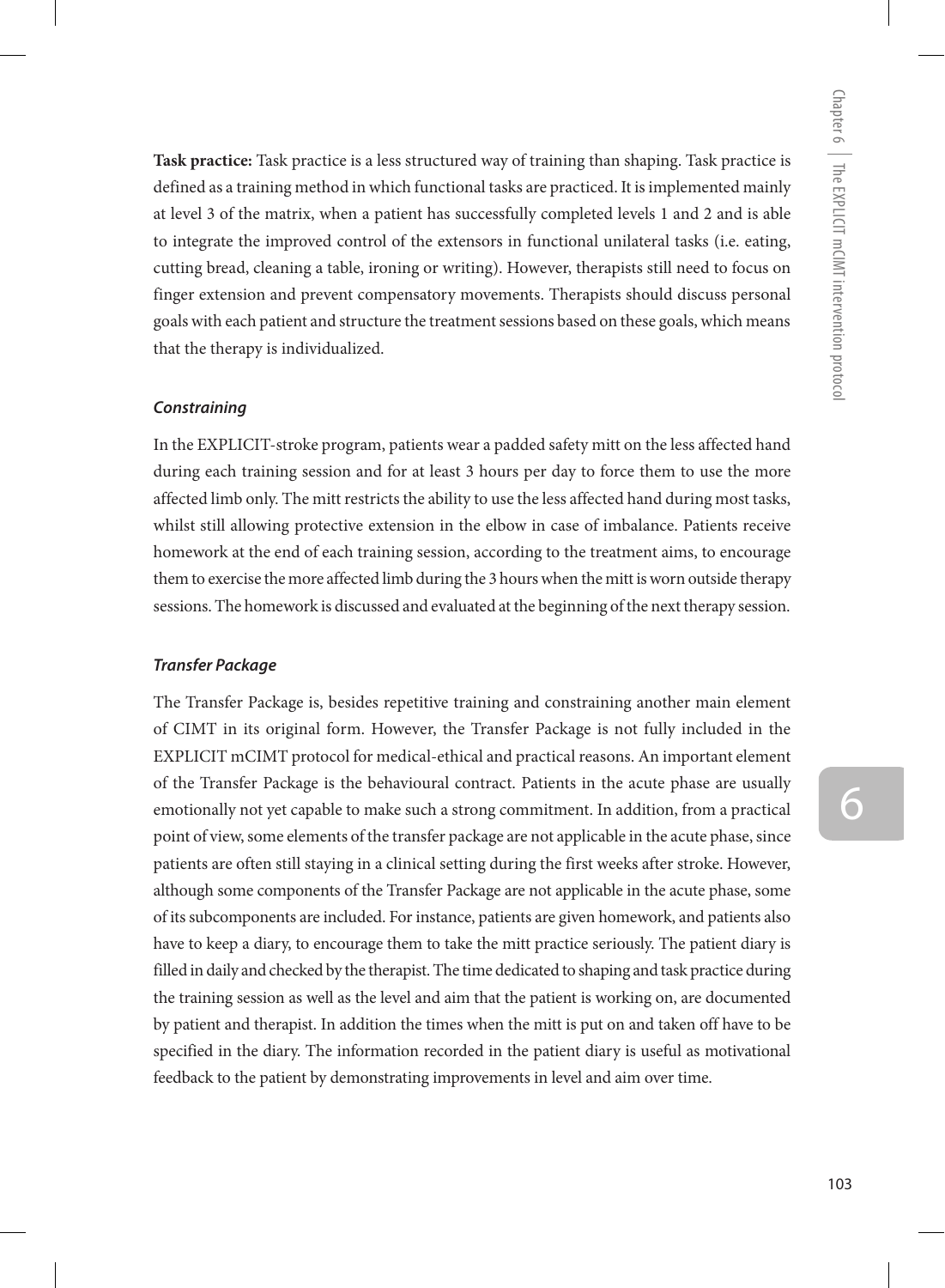#### *Patient selection*

In order to increase the efficiency of stroke care, only patients expected to benefit most from a particular therapy should be selected. Appropriate patient selection early post stroke also reduces unrealistic patient expectations. Hence, it is paramount for clinicians to be aware of prognostic determinants that predict upper limb outcome after stroke. The improvement of finger extension is not only a key factor in regaining dexterity, but the presence of some finger extension within the first week post stroke seems to be the most important prognostic determinant of the outcome of upper limb function as well.17 It probably reflects the (partial) intactness of fibers of the corticospinal tract system in the affected hemisphere after stroke.<sup>24,</sup>  $25$  Therefore, the ability to exert some voluntary motor control of finger extensors at this early stage may be required for a positive effect of (m)CIMT.

Based on this knowledge, the most important criteria for enrolment in the EXPLICIT-stroke mCIMT trial are the presence of (I) at least some voluntary extension of the fingers of the affected hand and (II) proximal voluntary activity as indicated by a score of 1 or 2 on item 5 (arm motor) of the National Institutes of Health Stroke Scale (NIHSS). Other criteria for participation are (III) first-ever ischemic stroke within 14 days; (IV) no upper extremity orthopedic limitation that would affect the treatment and results; (V) no severe deficits in communication, memory or understanding (MMSE >22).

#### *Implementation of the protocol in clinical practice*

The feasibility of applying mCIMT during inpatient rehabilitation depends on several aspects: for instance, a successful application requires well-trained therapists and a well-organized multidisciplinary rehabilitation team. Using a multidisciplinary approach, which promotes collaboration and communication between physical and occupational therapists, can reduce the time investment by each profession. It is also important that the patients' family and the nursing staff are well informed and able to support the patient when necessary during the 3 hours of wearing the mitt and while doing the homework in the absence of the therapist.<sup>26</sup>

#### *Evaluation*

Since the mCIMT protocol typically requires intensive unilateral practice with the most impaired upper limb only, the EXPLICIT stroke program uses assessment tools that quantify upper limb performance during unilateral motor tasks are used, specifically the Action Research Arm Test  $(ARAT)^{23}$  and the Wolf Motor Function Test (WMFT).<sup>27</sup> In addition, since the therapy focuses on the immediate treatment of impairments, the Fugl-Meyer motor assessment for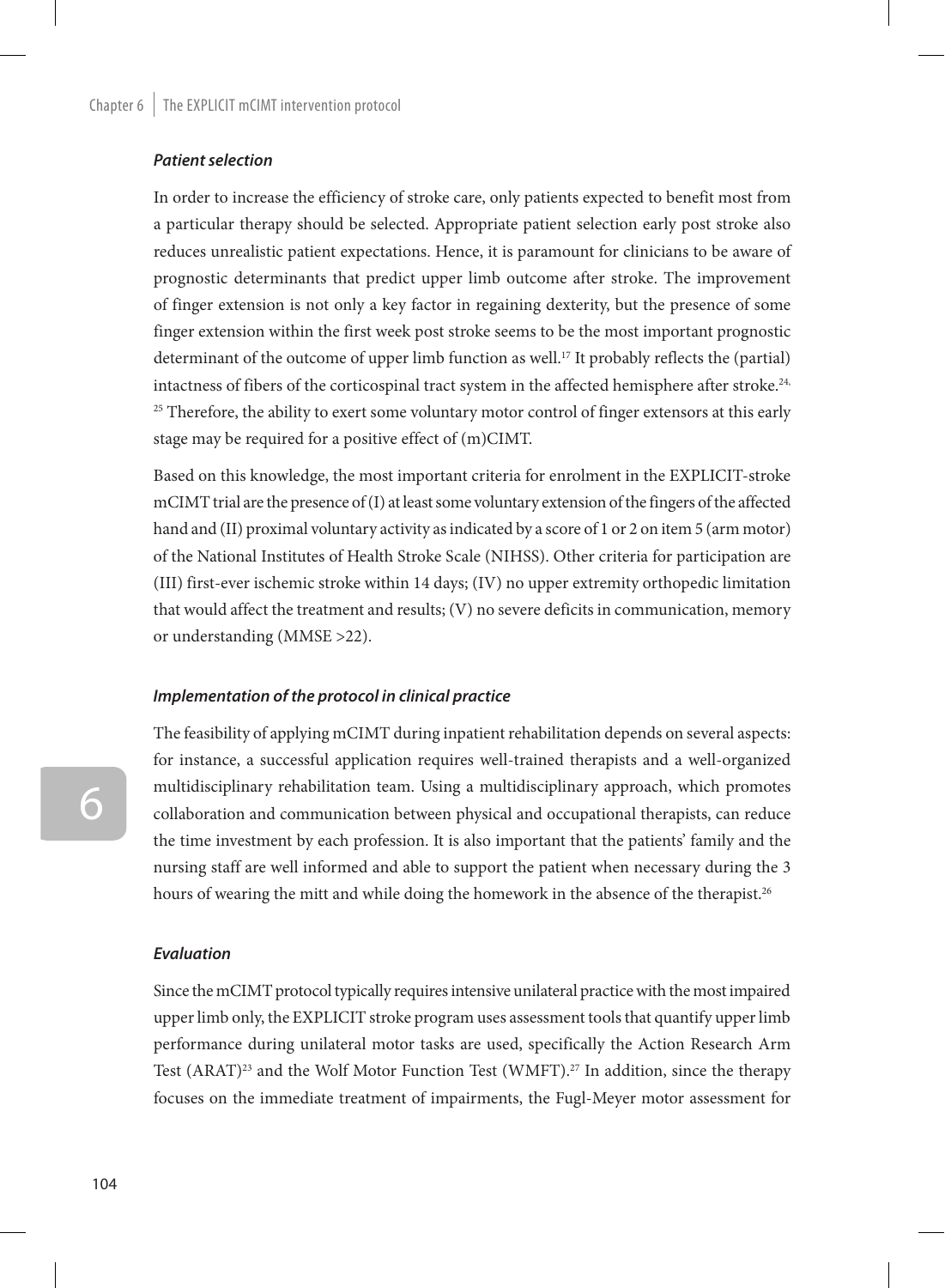the arm (FM-arm)<sup>28</sup> is used as well. Assessments should be conducted at least before and after the intervention period. Reassessments should be done after, for instance, 3 and 6 months, to assess long-term effects of the therapy.

# **DISCUSSION**

The aim of mCIMT in the EXPLICIT-stroke trial is to improve upper limb function during the first 5 weeks after stroke onset. The early start of mCIMT is mainly based on the suggestion of a limited time window of heightened homeostatic plasticity during the first 3 to 4 weeks post stroke.10 The EXPLICIT-stroke mCIMT protocol uses a bottom-up approach which emphasized the restoration of body functions, whilst preventing the development of compensatory movement strategies. More specifically, improving active voluntary extension of the fingers plays a dominant role in the protocol, knowing that finger extension is a key factor for upper limb recovery.<sup>17, 20, 22, 29</sup> The protocol retains 2 of the 3 main elements of the original CIMT protocol, i.e. repetitive training and the constraining element.

The EXPLICIT-stroke mCIMT protocol was developed for the acute phase after stroke, whereas the original CIMT protocol was developed for patients with a chronic upper limb paresis. Original CIMT is aimed at (I) inducing activity-dependent cortical reorganization<sup>30</sup> and (II) overcoming learned non-use.<sup>31</sup> The rationale behind our early use of CIMT is slightly different. With respect to the first aim, activity-dependent neuroplasticity is also expected to occur in the early phase after stroke. As mentioned above, a number of recent studies even suggest that there may be a critical time window of heightened reactive neuroplasticity induced by a reactive upregulation of growth promoting factors such as GAP 43 and MARCK during the first 3 to 4 weeks after stroke, followed by an upregulation of growth-inhibiting factors such as NOGO.<sup>4, 10, 32</sup> In line with this increased homeostatic neuroplasticity, there are accompanying mechanisms such as salvation of penumbral tissue by reperfusion as a result of increased angiogenesis and changing hemodynamics, as well as resolution of suppressed areas that are anatomically related to the infarcted area (i.e., elevation of diaschisis).<sup>18, 33</sup> These different processes are likely to contribute to the process of spontaneous neurological recovery early after stroke. Rehabilitation is believed to modulate this non-linear pattern of recovery, probably by interacting with these underlying processes.18 Therefore, the limited time window in which these mechanisms operate may offer an opportunity for therapists to successfully apply evidence based-therapies such as (m)CIMT for acute stroke survivors. This suggestion is supported by an animal study by Biernaskie and colleagues, $11$  which showed a marked improvement in a forelimb reaching task when training was started at 5 days post stroke. In contrast, less improvement was found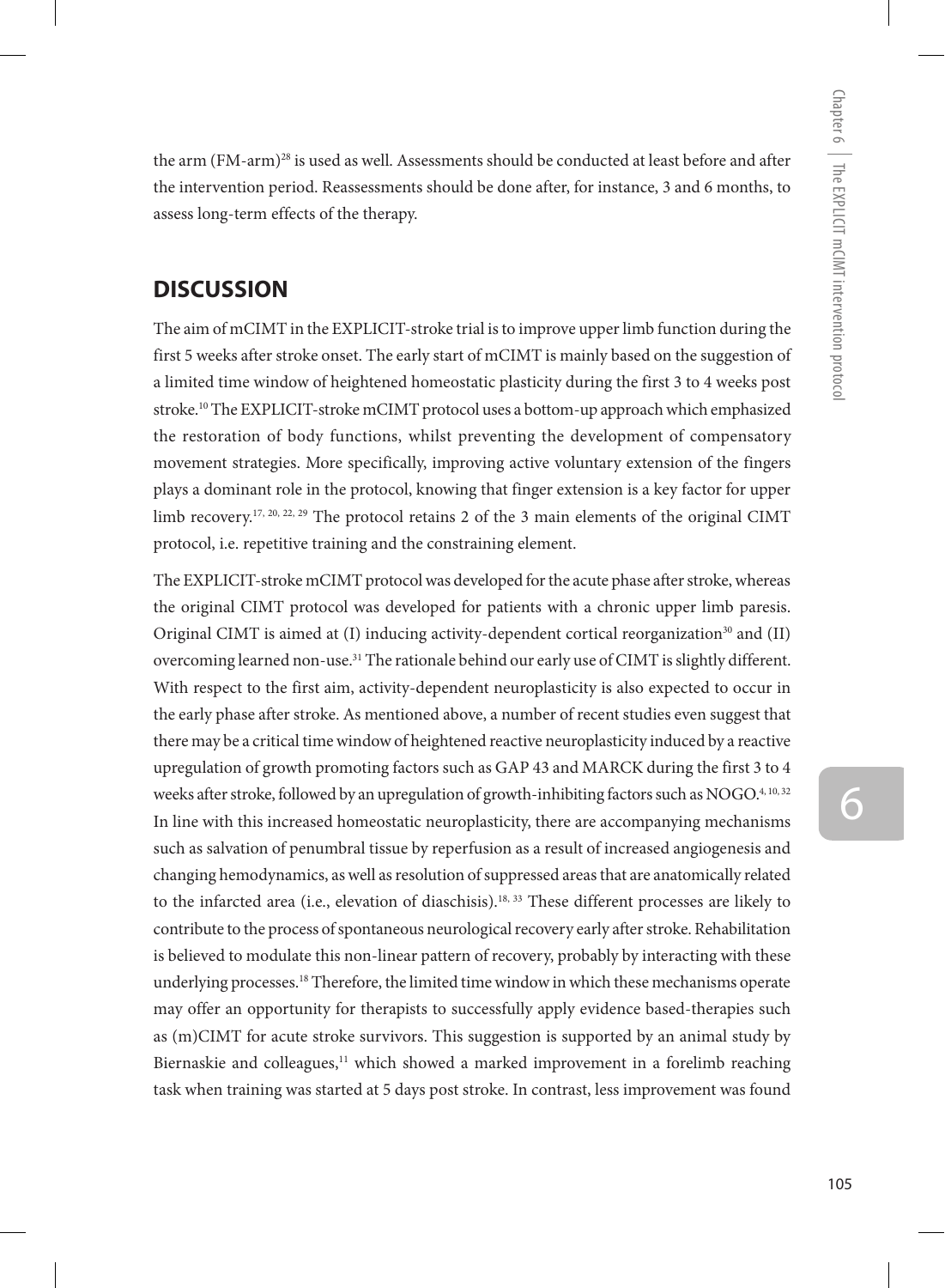#### Chapter  $6 \mid$  The EXPLICIT mCIMT intervention protocol

when the training started at 14 days post stroke, whereas recovery was diminished when the training started at 30 days post stroke such that motor function did not differ from the animals in the control group.

The second aim of CIMT for patients with a chronic upper limb paresis is to overcome learned non-use. The general principle of the learned non-use concept is that a certain proportion of the motor deficit, associated with the damage to the nervous system is not necessarily a direct result of the damage. Instead, it could result from a learning phenomenon stemming from the damage, whose core is the learned suppression of movement.<sup>31</sup> While the occurrence of learned non-use may be negligible in the early stages after stroke, early application of (m)CIMT might minimize or even prevent the phenomenon in the long run.<sup>34</sup> Preventing learned non-use might in fact be easier and more feasible than attempting to extinguish it once it is established.

The purpose of the current paper was to describe the application of mCIMT within the EXPLICIT-stroke trial in much more detail than is normally allowed in studies published in peer reviewed journals. With the presentation of this intervention protocol, supported with evidence derived from well conducted (pre-) clinical studies, we like to implement this evidence into the real world of therapists. In our opinion, this black box is seen as an important road block in the translation from evidence based knowledge to the implementation of this evidence in the real world.35, 36 Transparency about protocols applied will benefit both researchers and clinicians. Since such transparency is essential for the implementation of scientific results in clinical practice, we hope that more journals will follow the example of Physiotherapy Research International in publishing treatment protocols in the future.

# **Acknowledgements**

We thank the following physical and occupational therapists for their contribution to the development of the protocol: Anneke Dekker, Matthijs Vogel (both Rijnlands Rehabilitation Centre Leiden), Ernst Evenhuis, Mary Keane (both VU Medical Centre Amsterdam) and Rinske Maathuis (University Medical Centre Utrecht). We also want to thank Silla Jonasdottir and Bianca Refualu, students at Hogeschool Amsterdam, for their contribution to the development of the protocol.

We want to thank the Dutch Institute of Allied Health Care for their support to the implementation of the protocol and the organization of the courses for all therapists.

Finally, we thank the staff of all participating hospital stroke units and affiliated rehabilitation centres and nursing homes in The Netherlands (www.explicit-stroke.nl).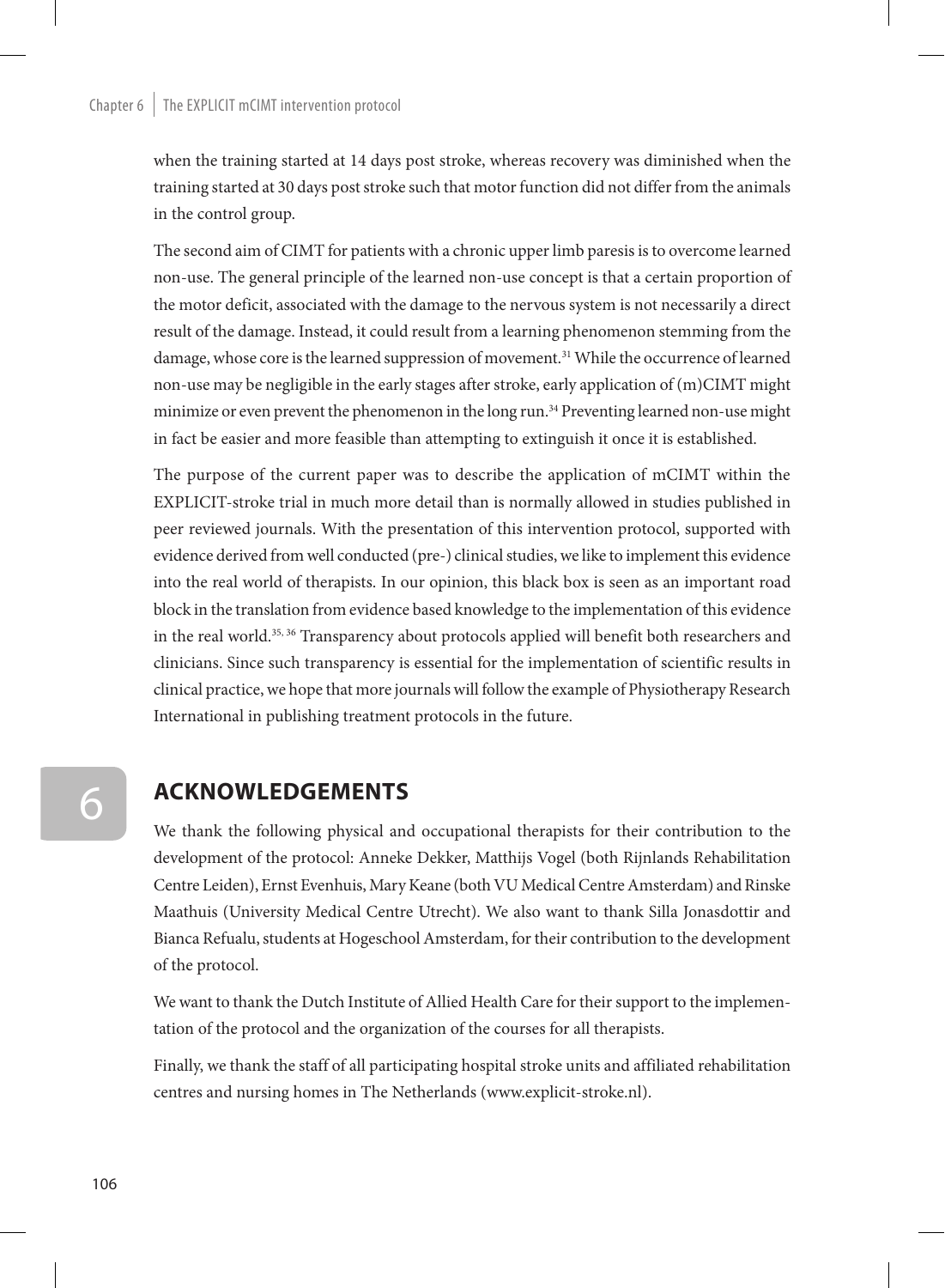## **EXPLICIT-stroke Consortium**

VU University Medical Centre: Gert Kwakkel (PhD); Erwin E. van Wegen (PhD). Radboud University Medical Centre: Alexander C.H. Geurts (MD, PhD); Annet A. van Kuijk (MD, PhD). University Medical Centre Utrecht: Eline Lindeman (MD, PhD); Anne Visser-Meily (MD, PhD). Leiden University Medical Centre: Hans J.H. Arendzen (MD, PhD); Carel Meskers (MD, PhD). Delft University of Technology: Frans van der Helm (PhD); Erwin de Vlugt (PhD).

## **Funding/support**

EXPLICIT-stroke is funded by ZonMw (grant number 89000001).

# **REFERENCES**

- (1) Roger VL, Go AS, Lloyd-Jones DM, Adams RJ, Berry JD, Brown TM, Carnethon MR, Dai S, de SG, Ford ES, Fox CS, Fullerton HJ, Gillespie C, Greenlund KJ, Hailpern SM, Heit JA, Ho PM, Howard VJ, Kissela BM, Kittner SJ, Lackland DT, Lichtman JH, Lisabeth LD, Makuc DM, Marcus GM, Marelli A, Matchar DB, McDermott MM, Meigs JB, Moy CS, Mozaffarian D, Mussolino ME, Nichol G, Paynter NP, Rosamond WD, Sorlie PD, Stafford RS, Turan TN, Turner MB, Wong ND, Wylie-Rosett J. Heart disease and stroke statistics--2011 update: a report from the American Heart Association. *Circulation* 2011 February 1;123(4):e18-e209.
- (2) Nakayama H, Jorgensen HS, Raaschou HO, Olsen TS. Recovery of upper extremity function in stroke patients: the Copenhagen Stroke Study. *Arch Phys Med Rehabil* 1994 April;75(4):394-8.
- (3) Langhorne P, Coupar F, Pollock A. Motor recovery after stroke: a systematic review. *Lancet Neurol*  2009 August;8(8):741-54.
- (4) Langhorne P, Bernhardt J, Kwakkel G. Stroke rehabilitation. *Lancet* 2011 May 14;377(9778):1693- 702.
- (5) Morris DM, Taub E, Mark VW. Constraint-induced movement therapy: characterizing the intervention protocol. *Eura Medicophys* 2006 September;42(3):257-68.
- (6) Taub E, Uswatte G, Pidikiti R. Constraint-Induced Movement Therapy: a new family of techniques with broad application to physical rehabilitation--a clinical review. *J Rehabil Res Dev* 1999 July;36(3):237-51.
- (7) Sirtori V, Corbetta D, Moja L, Gatti R. Constraint-induced movement therapy for upper extremities in stroke patients. *Cochrane Database Syst Rev* 2009;(4):CD004433.
- (8) Corbetta D, Sirtori V, Moja L, Gatti R. Constraint-induced movement therapy in stroke patients: systematic review and meta-analysis. *Eur J Phys Rehabil Med* 2010 December;46(4):537-44.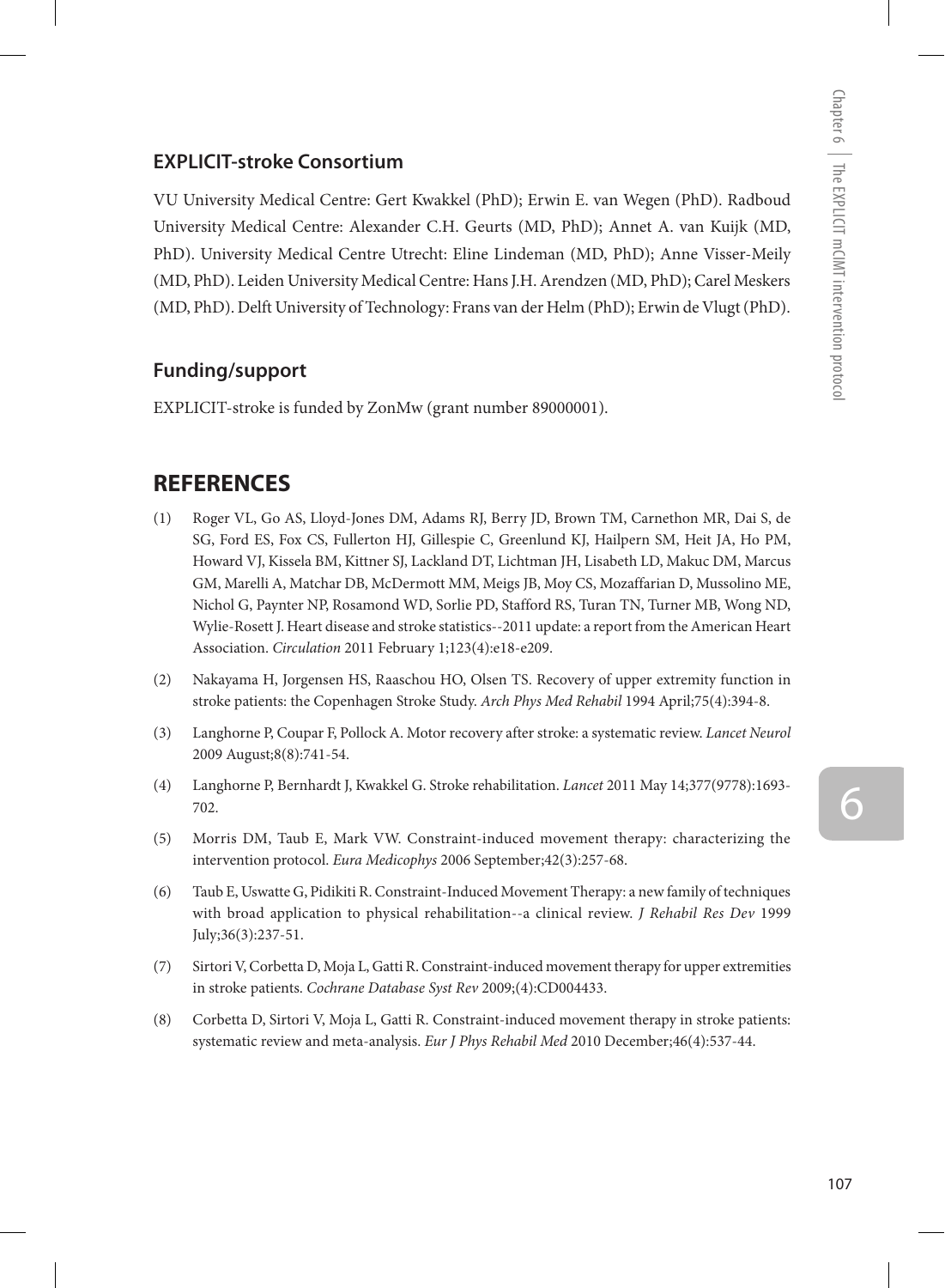- (9) Kwakkel G, Kollen BJ, van der Grond J, Prevo AJH. Probability of regaining dexterity in the flaccid upper limb: impact of severity of paresis and time since onset in acute stroke. *Stroke* 2003 September;34(9):2181-6.
- (10) Murphy TH, Corbett D. Plasticity during stroke recovery: from synapse to behaviour. *Nat Rev Neurosci* 2009 December;10(12):861-72.
- (11) Biernaskie J, Chernenko G, Corbett D. Efficacy of rehabilitative experience declines with time after focal ischemic brain injury. *J Neurosci* 2004 February 4;24(5):1245-54.
- (12) Dromerick AW, Edwards DF, Hahn M. Does the application of constraint-induced movement therapy during acute rehabilitation reduce arm impairment after ischemic stroke? *Stroke* 2000 December;31(12):2984-8.
- (13) Rinske Nijland, Gert Kwakkel., Japie Bakers, Erwin van Wegen. Constraint Induced Movement Therapy for the upper paretic limb in acute or subacute stroke: A systematic review. *Int J Stroke*  2011 Oct;6(5):425-33
- (14) Popper KR. *The logic ofscientific discovery*. London: Hutchinson; 1980.
- (15) Davidoff F. In the teeth of the evidence: the curious case of evidence-based medicine. *Mt Sinai J Med* 1999 March;66(2):75-83.
- (16) Kwakkel G, Meskers CG, van Wegen EE, Lankhorst GJ, Geurts AC, van Kuijk AA, Lindeman E, Visser-Meily A, de VE, Arendzen JH. Impact of early applied upper limb stimulation: the EXPLICITstroke programme design. *BMC Neurol* 2008;8:49.
- (17) Nijland RH. Presence of Finger Extension and Shoulder Abduction Within 72 Hours After Stroke Predicts Functional Recovery. The EPOS Cohort Study. *Stroke* 2010; 41: 745-50
- (18) Kwakkel G. Understanding the pattern of functional recovery after stroke: facts and theories. *Restor Neurol Neurosci* 2004;22(3-5):281-99.
- (19) Levin MF. What do motor "recovery" and "compensation" mean in patients following stroke? *Neurorehabil Neural Repair* 2009 May;23(4):313-9.
- (20) Fritz SL, Light KE, Patterson TS, Behrman AL, Davis SB. Active finger extension predicts outcomes after constraint-induced movement therapy for individuals with hemiparesis after stroke. *Stroke* 2005 June;36(6):1172-7.
- (21) Kwakkel G, Kollen B. Predicting improvement in the upper paretic limb after stroke: a longitudinal prospective study. *Restor Neurol Neurosci* 2007;25(5-6):453-60.
- (22) Smania N, Paolucci S, Tinazzi M, Borghero A, Manganotti P, Fiaschi A, Moretto G, Bovi P, Gambarin M. Active finger extension: a simple movement predicting recovery of arm function in patients with acute stroke. *Stroke* 2007 March;38(3):1088-90.
- (23) Lyle RC. A performance test for assessment of upper limb function in physical rehabilitation treatment and research. *Int J Rehabil Res* 1981;4(4):483-92.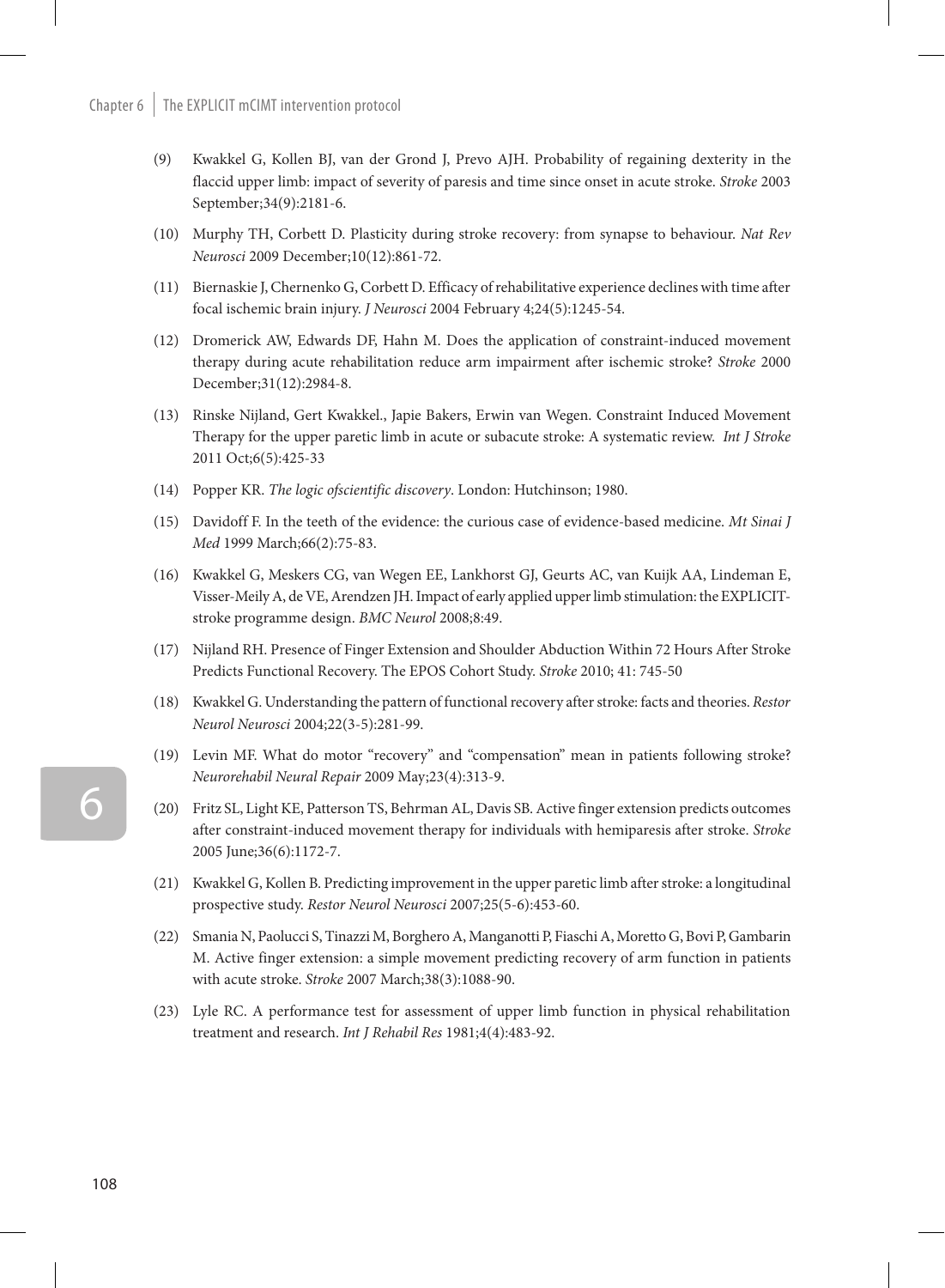- (24) Stinear CM, Barber PA, Smale PR, Coxon JP, Fleming MK, Byblow WD. Functional potential in chronic stroke patients depends on corticospinal tract integrity. *Brain* 2007 January;130(Pt 1):170- 80.
- (25) Ward NS, Newton JM, Swayne OB, Lee L, Thompson AJ, Greenwood RJ, Rothwell JC, Frackowiak RS. Motor system activation after subcortical stroke depends on corticospinal system integrity. *Brain* 2006 March;129(Pt 3):809-19.
- (26) Glass TA, Matchar DB, Belyea M, Feussner JR. Impact of social support on outcome in first stroke. *Stroke* 1993 January;24(1):64-70.
- (27) Wolf SL, Thompson PA, Morris DM, Rose DK, Winstein CJ, Taub E, Giuliani C, Pearson SL. The EXCITE trial: attributes of the Wolf Motor Function Test in patients with subacute stroke. *Neurorehabil Neural Repair* 2005 September;19(3):194-205.
- (28) Sanford J, Moreland J, Swanson LR, Stratford PW, Gowland C. Reliability of the Fugl-Meyer assessment for testing motor performance in patients following stroke. *Phys Ther* 1993 July;73(7):447-54.
- (29) Lang CE, DeJong SL, Beebe JA. Recovery of thumb and finger extension and its relation to grasp performance after stroke. *J Neurophysiol* 2009 July;102(1):451-9.
- (30) Mark VW, Taub E, Morris DM. Neuroplasticity and constraint-induced movement therapy. *Eura Medicophys* 2006 September;42(3):269-84.
- (31) Taub E, Uswatte G, Mark VW, Morris DM. The learned nonuse phenomenon: implications for rehabilitation. *Eura Medicophys* 2006 September;42(3):241-56.
- (32) Kwakkel G, Kollen B, Twisk J. Impact of time on improvement of outcome after stroke. *Stroke* 2006 September;37(9):2348-53.
- (33) Buma FE, Lindeman E, Ramsey NF, Kwakkel G. Functional neuroimaging studies of early upper limb recovery after stroke: a systematic review of the literature. *Neurorehabil Neural Repair* 2010 September;24(7):589-608.
- (34) Dromerick AW, Lang CE, Birkenmeier RL, Wagner JM, Miller JP, Videen TO, Powers WJ, Wolf SL, Edwards DF. Very Early Constraint-Induced Movement during Stroke Rehabilitation (VECTORS): A single-center RCT. *Neurology* 2009 July 21;73(3):195-201.
- (35) Kwakkel G. Towards integrative neurorehabilitation science. *Physiother Res Int* 2009 Sep;14(3):137- 46.
- (36) Woolf SH. The meaning of translational research and why it matters. *JAMA* 2008 Jan 9;299(2):211- 3.